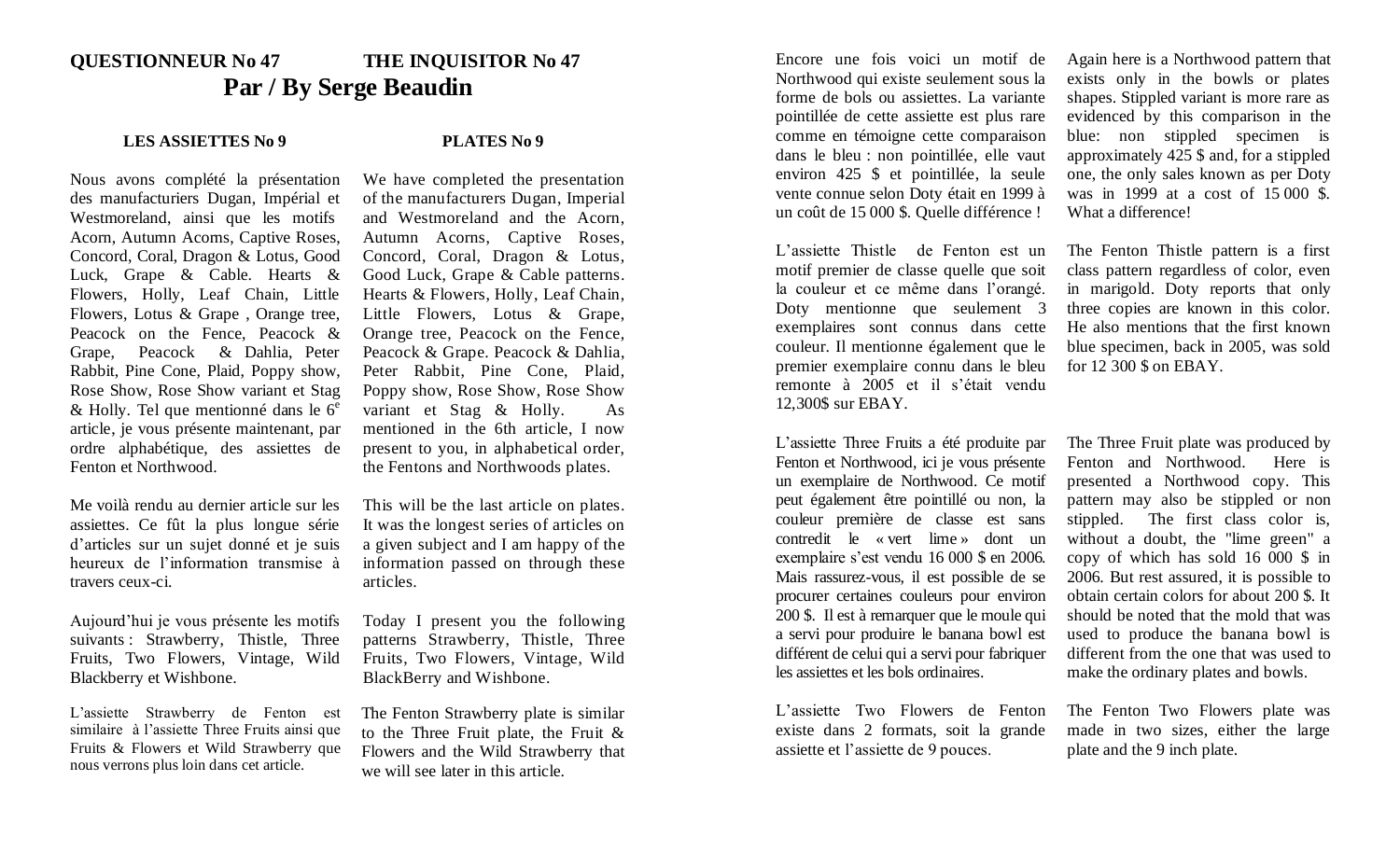Ce motif dans le format assiette semble exister seulement dans la couleur orangée selon Doty mais Bill Edwards rapporte également l'existence des couleurs verte et bleue.

L'assiette Vintage de Fenton existe sous 3 formats soit 6 pouces, 7 à 8 pouces et le format 9 pouces qui est plus rare. Dugan a également produit ce motif mais il est facilement différenciable. Dans la version de Fenton , le motif prends presque la totalité de la surface, tandis que la version de Dugan est plus concentrée au centre .

L'assiette Wild Blackberry de Fenton est un motif qui a également servi pour produire une assiette publicitaire pour la compagnie H. Maday & Sons. Ces assiettes sont dispendieuses puisqu'un exemplaire de couleur améthyste s'est vendu 8 500 \$ en 1999 mais en 2010 un autre exemplaire s'est vendu 2 200 \$ .

L'assiette Wis hbone de Northwood, existe dans 2 formats soit 8 ou 9 pouces et sous le format grande assiette. Mais même sous le format grande assiette, elle est relativement abordable soit environ 500 \$ .

En conclusion, j'ai fait le tour sur le thème des assiettes en vous présentant environ 80 motifs différents. Je termine en disant MISSION ACCOMPLIE.

Plate shape in this pattern seem s to exist only in the marigold color according to Doty, but Bill Edwards also reported the existence of green and blue colors .

The Fenton Vintage plate exists in 3 sizes from 6 inches, 7 to 8 inches and 9 inches size which is rarer . Dugan also produced this pattern but it is easily differentiable. The Fenton version of this pattern take s almost entire surface, while the Dugan version is more concentrated in the center,

The Fenton Wild Blackberry plate is a pattern that was also used to produce an advertising plate for the H. Maday & Sons ' company. These plates are expensive since an amethyst copy was sold for 8 500 \$ in 1999 but, in 2010, another copy was sold 2 200 \$ .

The Northwood Wis hbone plate exists in two sizes, either 8 or 9 inches and under the shop plate size. But even under shop plate size, it is relatively inexpensive about 500 \$ .

In conclusion, I've been around the theme of the plates with about 80 different patterns. I conclude by saying MISSION ACCOMPLISHED.





**SRAWBERRY (pointillé) THISTLE**





**THREE FRUITS TWO FLOWERS**